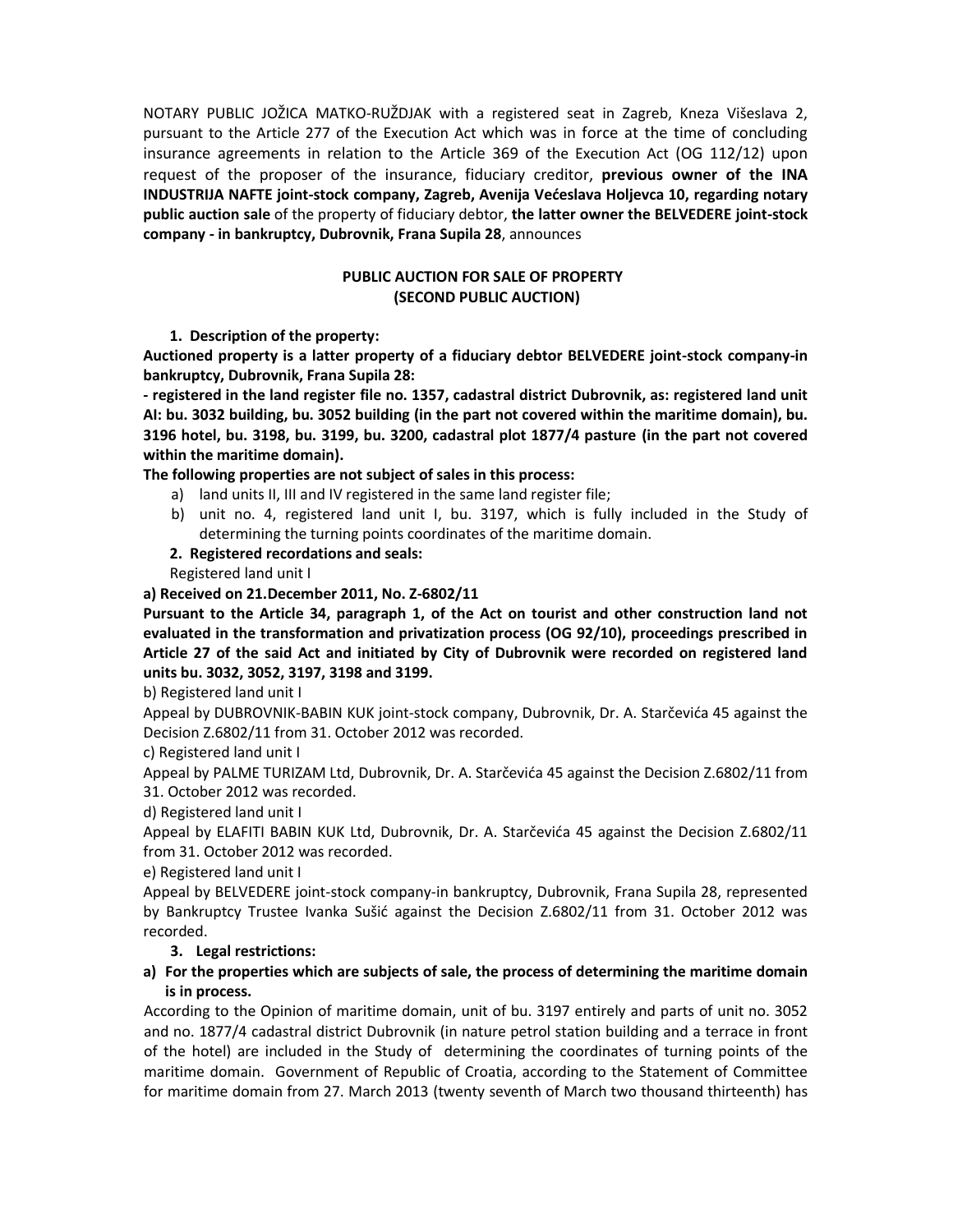not brought a Directive.

**b) Seal No. Z-2716/2013:** The State Attorney's Office in the City of Dubrovnik requested, through its proposal from 09. May 2013 (ninth of May two thousand thirteenth), deletion of recorded ownership right on the maritime domain and recorded maritime domain mark for a particle labelled as a building part no. 3197 cadastral district Dubrovnik.

The land registry excerpt for particle no. 1357 cadastral district Dubrovnik indicates that the competent court has not yet brought a decision on this proposal.

**c) Seal Z-3936/2013:** The State Attorney's Office in the City of Dubrovnik, through its proposal from 02. July 2013 (second of July two thousand thirteenth) requested a deduction of land particles from building constructed on that land with the land part 1877/6, bu. no. 3197 cadastral district Dubrovnik.

The land registry excerpt for particle no. 1357 cadastral district Dubrovnik indicates that the competent court has not yet brought a decision on this proposal.

#### **4. Detailed development plan "Belvedere"**

The City Council of Dubrovnik brought a Decision on the Detailed Development Plan " Belvedere" on 06. April 2013. All potential buyers prior to this public auction, are invited to examine Detailed Development Plan " Belvedere".

**5. A buyer who will purchase the property is considered acquainted with all legal facts mentioned under points 1, 2, 3, and 4 of this announcement and has no right, after conclusion of the agreement, to invoke on legal deficiencies of purchased property as he/she did not know about their existence.**

**As an important part of the Sales Agreement, it will be stipulated that all risks in a process of the determining the maritime domain will be assumed by the buyer, and that the buyer is informed that he/she cannot acquire ownership rights for a property in a maritime domain status.** 

#### **6. Property value and initial price**

Property value (registered land unit 1, except unit bu. no. 3197) as estimated by the court appointed expert Boris Petljak, civil engineer, dating June 2013 (two thousand thirteenth) is **24.361.497,81 EUR** (twenty four million, three hundred sixty-one thousand and four hundred and ninety-seven kuna and eighty one lipa) in Kunas equivalent, according to the middle exchange rate of the Croatian National Bank on the date of payment.

## **On the second Public auction, the auctioned property cannot be sold for less than 1/2 (one half) of publicly announced initial price.**

### **7. Place and time of the auction**

Public auction for property sale will be held in the office of notary public Jožica Matko-Ruždjak, in Zagreb, Kneza Višeslava 2, first floor, **on 09. May 2014 (ninth of May two thousand fourteenth), Friday, starting at 10 (ten) a.m.**

### **8. Terms & conditions of auction**

- All individuals and legal entities, domestic and foreign have right to participate in the Public auction,
- Auction participants are required to pay deposit of 10 (ten) percent of the initial price, in Kunas equivalent, according to the middle exchange rate of the Croatian National Bank on the date of deposit payment, 48 (forty eight) hours before the public auction takes place. Payment has to be transferred to a bank account of notary public Jožica Matko-Ruždjak "For other persons", Bank account No. 2340009-1560032097, at PRIVREDNA BANKA ZAGREB joint-stock company. The proposer of insurance, creditor of the Company, is released from paying the deposit if his claim reaches the amount of deposit, paragraph 3, Article 94 of the Execution Act.
- In case the proposer of insurance, previous owner, creditor gives the best offer for purchase of the property, is not required to deposit the purchase price if it is equivalent to his claim or less, except in the part of purchase price that corresponds to expenses regulated in Article 170 of Execution Act.
- In case of sale, paid deposit will be included in the purchase price of the auctioned property,